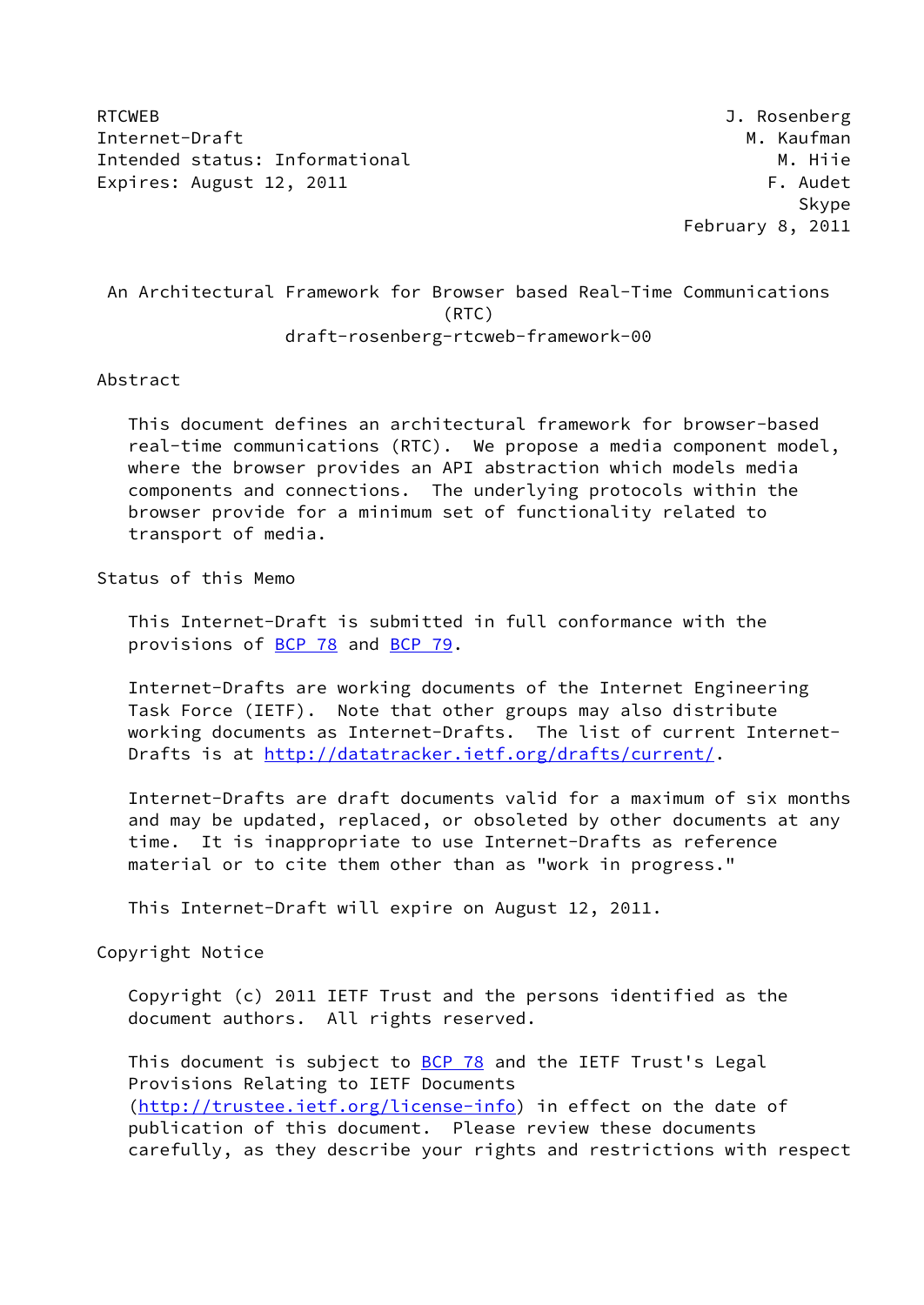Rosenberg, et al. **Expires August 12, 2011** [Page 1]

Internet-Draft RTCWEB-fw RTCWEB-fw February 2011

 to this document. Code Components extracted from this document must include Simplified BSD License text as described in Section 4.e of the Trust Legal Provisions and are provided without warranty as described in the Simplified BSD License.

# Table of Contents

|  | 2. The Media Component Model $\frac{4}{5}$<br>$\underline{4}$ . The Role of Media Transport 8<br>5.2. The Importance of Flexibility 10<br>6. Interoperability with Existing VoIP Gear 11 |
|--|------------------------------------------------------------------------------------------------------------------------------------------------------------------------------------------|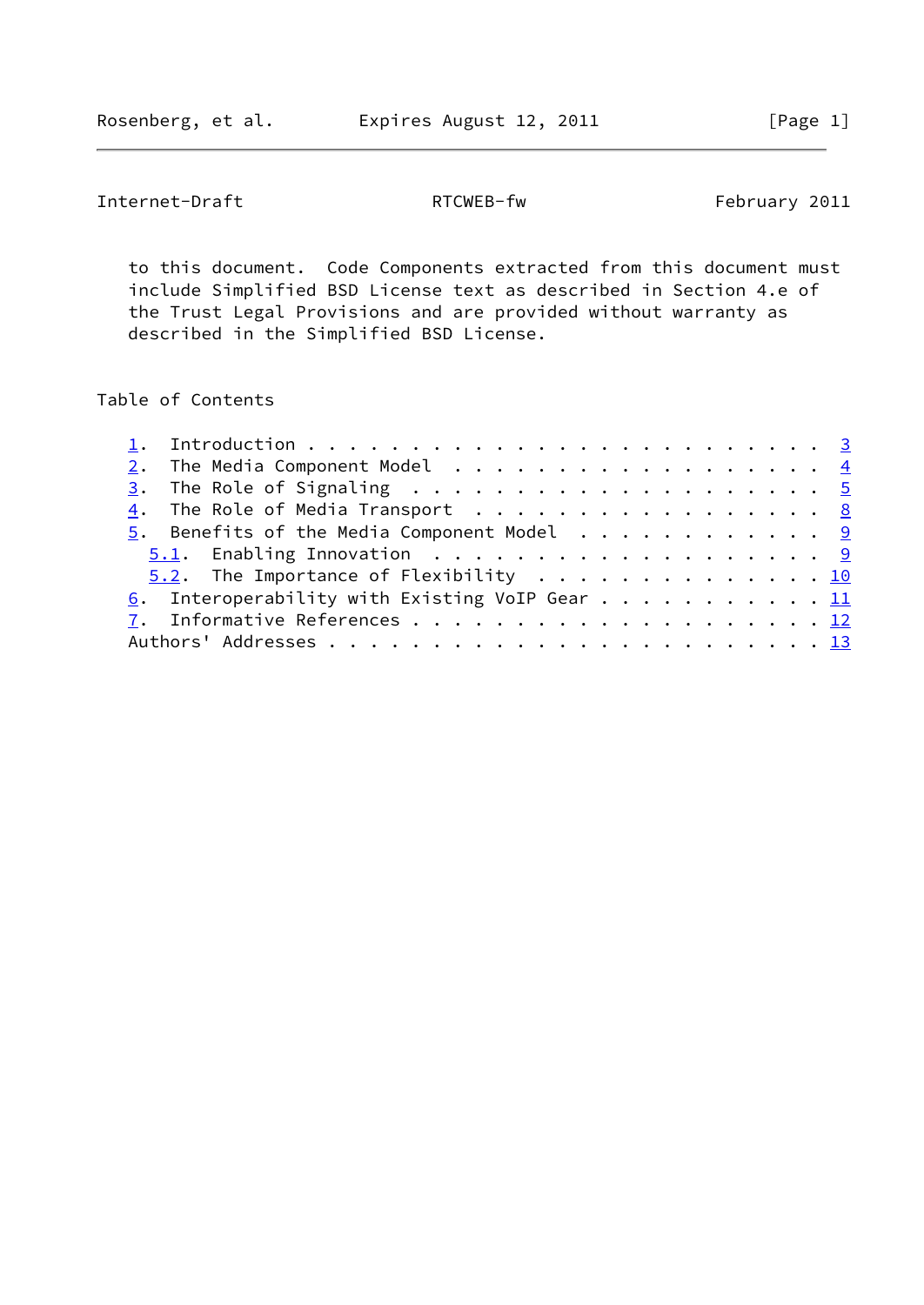Rosenberg, et al. Expires August 12, 2011 [Page 2]

<span id="page-2-1"></span>Internet-Draft RTCWEB-fw February 2011

### <span id="page-2-0"></span>[1](#page-2-0). Introduction

Real-time communications (RTC) remains one of the few - if only classes of desktop applications that is not yet possible using the native capabilities of the web browser. These applications run natively on the desktop, or are powered by plugins. The functionality provided by these desktop clients is rich and complex ranging from user interface, to real-time notifications, to call signaling and call processing, to instant messaging and presence, and of course - the real-time media stack itself, including codecs, transport, firewall and NAT traversal, security, and so on.

 Given the breadth of functionality in today's desktop RTC clients, careful consideration needs to be paid to how that functionality manifests in the browser. What functionality lives within the browser itself? What functionality lives on top of it - either in client-side Javascript or within servers? What protocols are spoken by the browser itself? What protocols can be implemented within the Javascript? What protocols need to be standardized, and which do not? Pictorially, the question is what protocols, APIs, and functionality reside within the box marked "Browser RTC Function" in Figure 1. Indeed, the central question is what functionality resides in that box, as the functionality will ultimately dictate the protocols that interface to it, and the APIs which control it.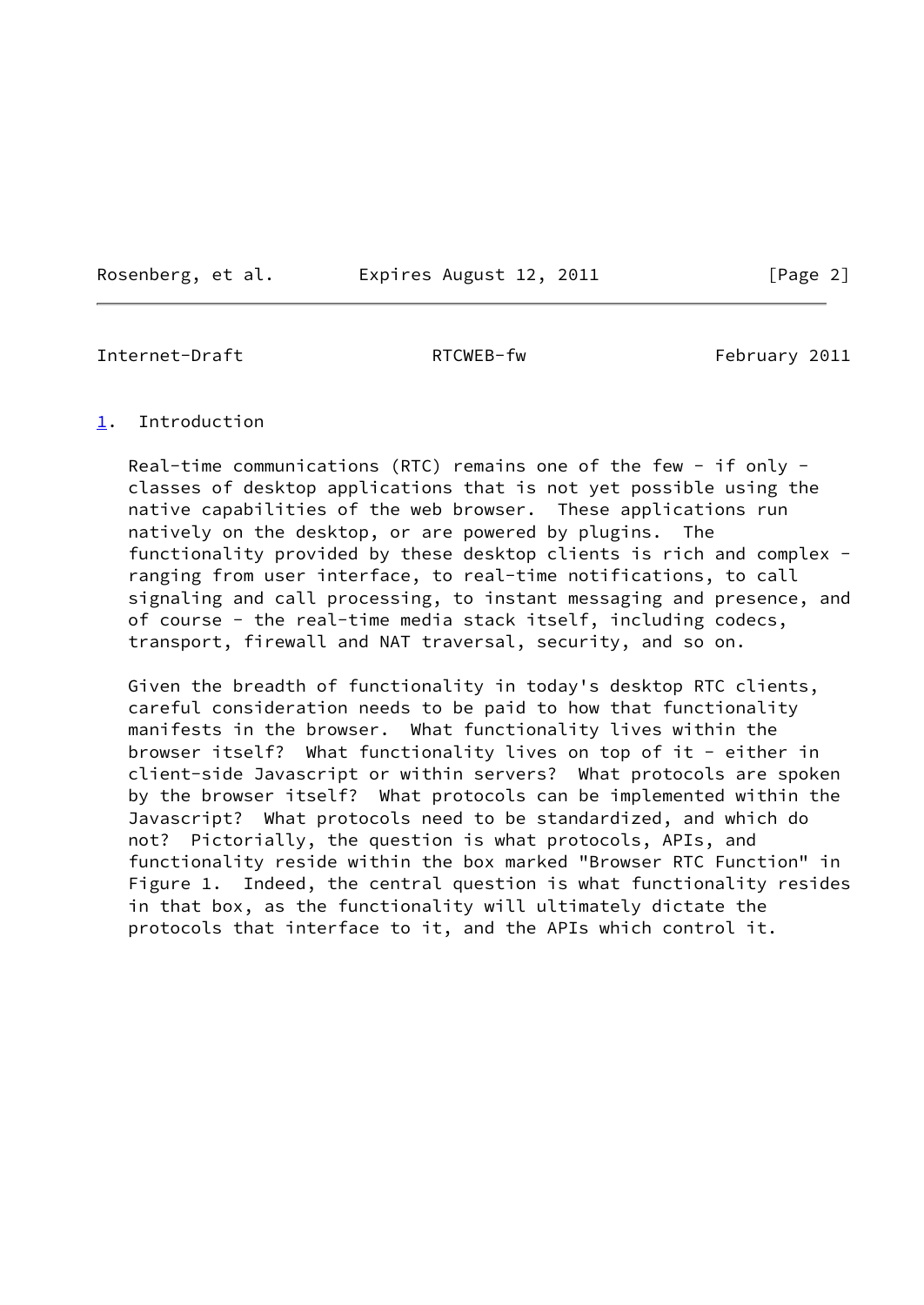Rosenberg, et al. Expires August 12, 2011 [Page 3]

<span id="page-3-0"></span>Internet-Draft RTCWEB-fw RTCWEB-fw February 2011

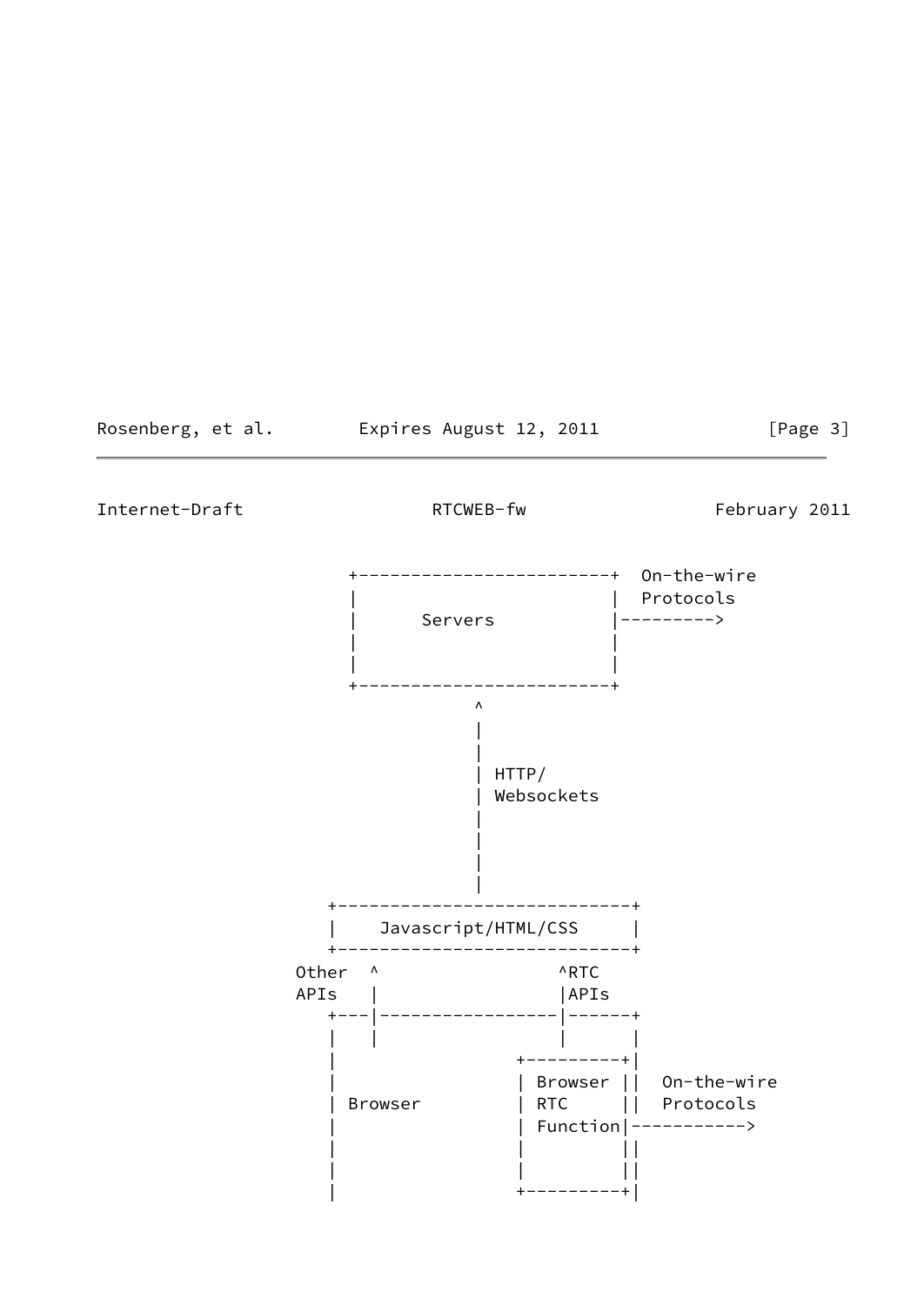

Figure 1: Browser Model

<span id="page-4-0"></span>[2](#page-4-0). The Media Component Model

 It is our position that the functionality that manifests within the box be a media component model. In this model, the browser

Rosenberg, et al. Expires August 12, 2011 [Page 4]

<span id="page-4-1"></span>Internet-Draft RTCWEB-fw RTCWEB-fw February 2011

 implements the necessary functionality to perform the real-time processing of media, starting from capture/render, through encapsulation in real-time transport protocols sent over the Internet. This functionality must be built into the browser, rather than within Javascript, due to its tight timing requirements and complexity. Furthermore, the functionality manifest as a set of loosely coupled components, each of which performs some aspect of the real-time processing. Each component has APIs which allow that component to be configured (with sensible defaults where appropriate), along with APIs that allow applications to gather information and statistics about the performance of that module.

 The modules would include the codec itself, the acoustic echo canceller (AEC), the jitter buffer, audio and video pre-processing modules, and network transport components (including encryption and integrity protection of media) which speak specific transport protocols (such as the Real-Time Transport Protocol (RTP)). The media component model is purposefully minimalistic. It opts for maximizing the functionality that lives outside of the browser itself - within Javascript or servers. In particular, only functionality which is real-time - which cannot be done using Javascript or server functionality - resides within the browser itself. As explained in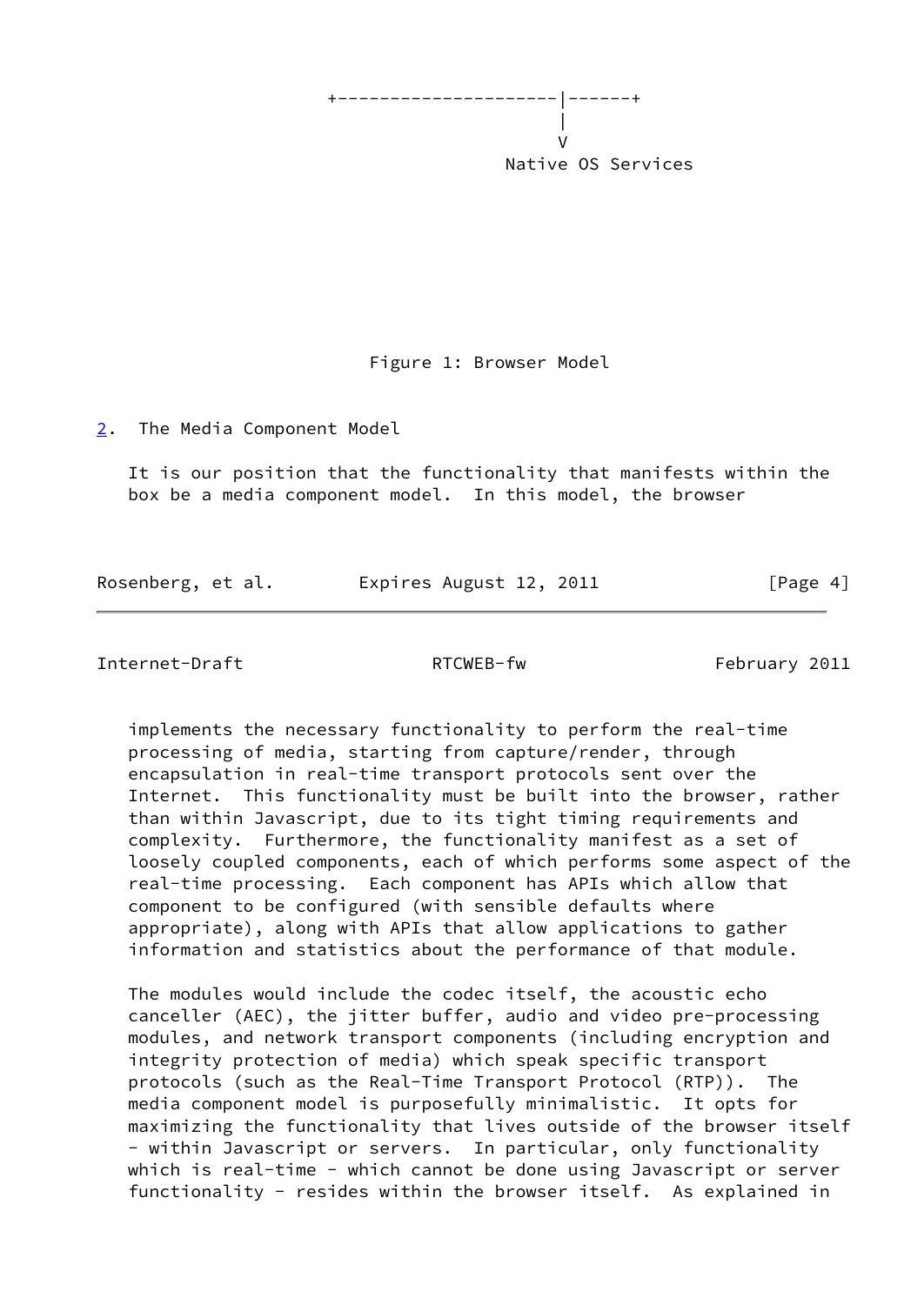[Section 5](#page-9-0), this facilitates innovation, differentiation, and development velocity - all of the key characteristics that have made the web what it is.

 As an example, a codec component implementing Opus [\[I-D.ietf-codec-opus](#page-13-2)] might be represented by a Javascript object with properties that mirror the configuration settings of the codec itself - the sample rate (one of narrowband, mediumband, wideband or super-wideband), the packet rate (number of frames per packet), the bitrate (which can vary between 6 and 40kbps), a slider that adjusts the packet loss resilience, a Boolean which indicates whether inband FEC should be used, and another Boolean which indicates whether to apply silence suppression. Of course, all of these parameters might have reasonable defaults so that non-expert programmers can just make it work. However, an advanced programmer could force a mode or change a setting as needed. After all, the Opus codec itself makes these parameters tunable exactly because there is no one right value; the correct setting depends on the application scenario and needs of the developer.

<span id="page-5-0"></span>[3](#page-5-0). The Role of Signaling

 It is our view that signaling is accomplished using a combination of existing client-server web protocols (HTTP, COMET, and websockets) and standards-based server-to-server protocols, such as SIP. A view

| Rosenberg, et al. | Expires August 12, 2011 | [Page 5] |
|-------------------|-------------------------|----------|
|                   |                         |          |

Internet-Draft RTCWEB-fw February 2011

of the "browser RTC Trapezoid" is shown in Figure 2.

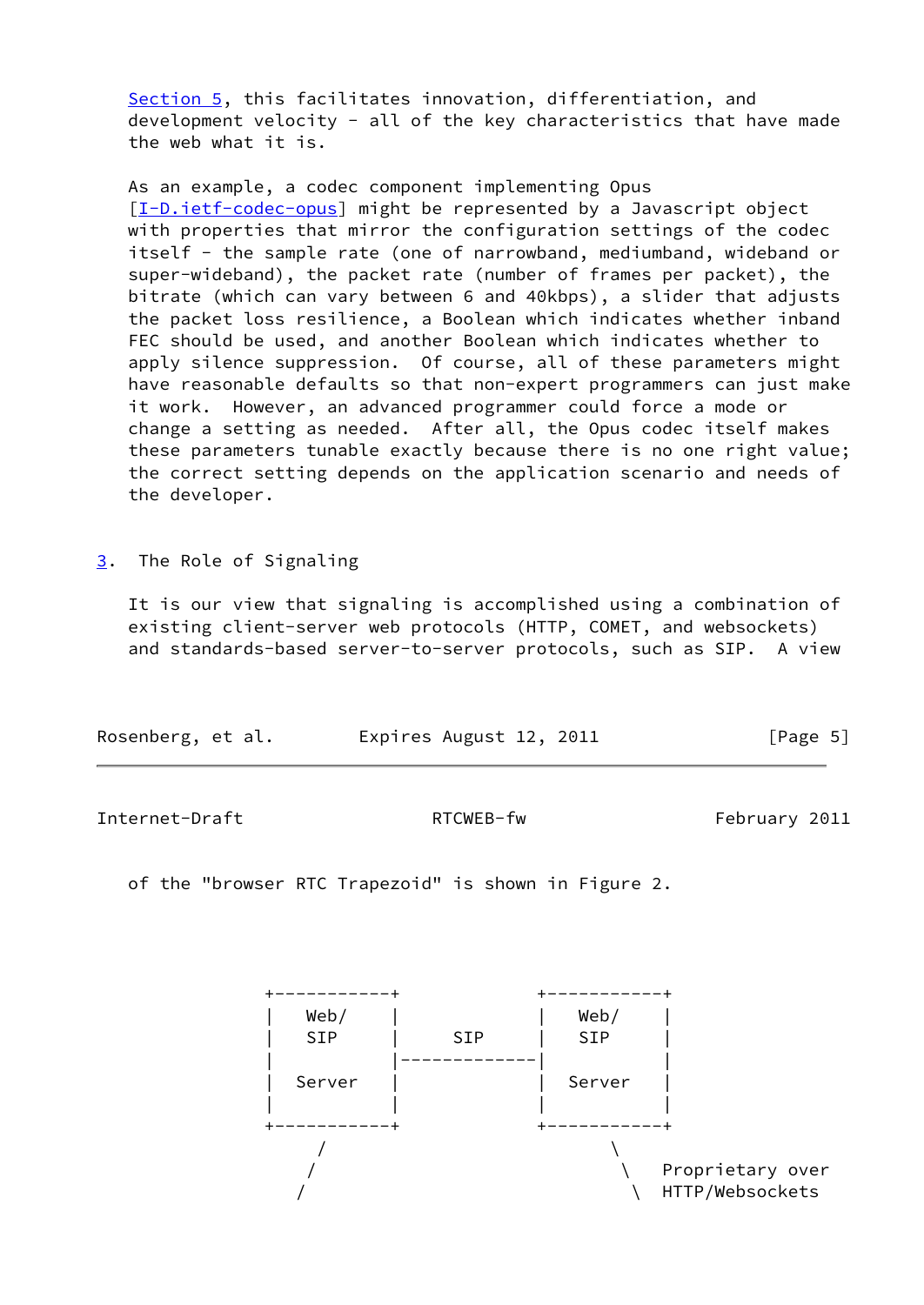

Figure 2: Browser RTC Trapezoid

 In this example, a call is placed between two different providers. They use a SIP-based interface to federate between them. However, each of their respective browser-based clients signals to its server using proprietary application protocols built ontop of HTTP and Websockets. For example, provider A might offer simple calling services, and have a very simple web services interface for placing calls:

# <http://calling.providerA.com/call?target=joe@providerB>.com&myIP=1.2.3.4:4476

 Which takes only the called party and local IP/port as arguments. Provider A's server infrastructure - some combination of web and SIP servers built in any way it likes - uses the identity of the target, along with previously-known information on the capabilities of the caller's browser learned through a web-services registration, to

| Rosenberg, et al. | Expires August 12, 2011 | [Page 6] |
|-------------------|-------------------------|----------|
|-------------------|-------------------------|----------|

Internet-Draft RTCWEB-fw February 2011

 generate a SIP INVITE. This arrives at provider B's server infrastructure, which alerts its browser-based client of the incoming call. Provider B might be an enterprise service provider, and offer much richer features and signaling. Provider B uses a websocket interface to the browser, providing it the identity of the caller, the list of available codecs, and so on. B's service provider offers web-services based APIs for answering the call, declining it, sending to voicemail, redirecting to another number, parking it, and so on.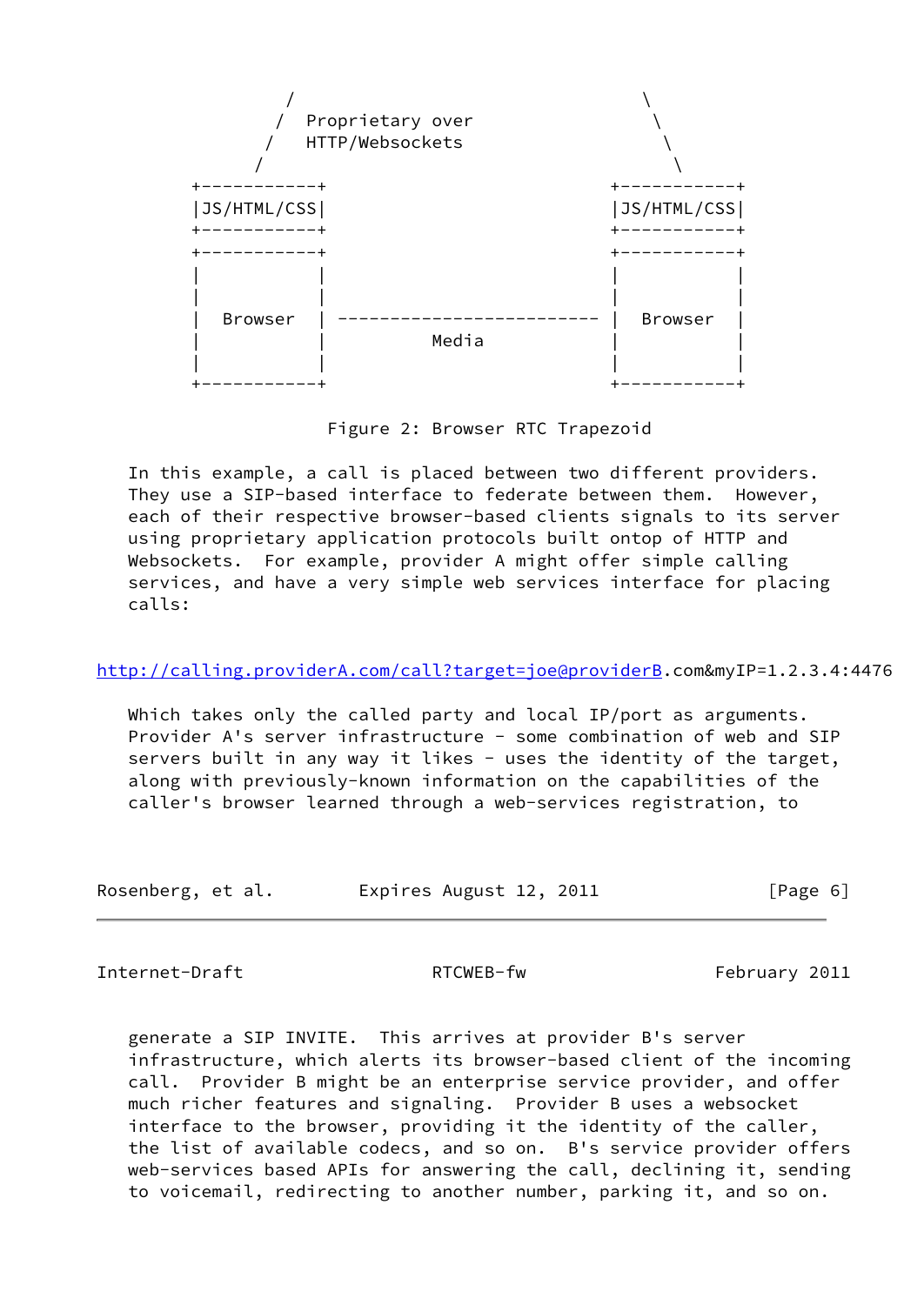APIs within the browser allow each side to instruct the browsers to send media, including selection of media types and codecs. In this model, there is no SIP in the browser. It is our view that SIP has no place within the browser.

SIP is an application protocol - providing call setup, registration, codec negotiation, chat and presence, amongst other features. For each and every new feature that is desired to run between a SIP client and a SIP server, a new standard must be defined and then implemented. The feature set is indeed vast, considering the wealth of potential endpoints, ranging from simple consumer "voice only" clients, to richer videophones, to voice and video multiparty conferencing (including content sharing), to low-end enterprise phones, to high end executive admin phones, to contact centers endpoints, and beyond. Each of those requires more and more SIP extensions in order to function. This has resulted in a growing number of specifications, with diminishing returns of interoperability and feature velocity. As an example, the BLISS working group in IETF was formed to tackle some basic business phone features - including line sharing, park, call queuing, and automated call handling. Each of these individual features requires one or more specifications, and needs to be designed to meet the needs of all of the participants in the process.

 There are two important consequences of this. First, the requirement of standardization acts as a huge deterrent to innovation. Indeed, in many ways, it is anathema to the very notion of how the web is supposed to work. In the web model, the provider can define arbitrary content to render to users, craft arbitrary UI, and define arbitrary messaging from the browser back to the server, all without standardization or change to the web browser. Google does not need to wait for the browsers to implement IMAP in order to provide mail service. Facebook does not need the browser to have XMPP or SIP to enable presence and instant messaging. Why is call processing any different? Why should Skype or any other real-time communications provider be constrained by standardized application protocols? Each provider should be able to design and innovate what it needs, and not be constrained by the functionalities of the application protocols burned into the browser.

Rosenberg, et al. Expires August 12, 2011 [Page 7]

<span id="page-7-0"></span>Internet-Draft RTCWEB-fw February 2011

While it is true that standardization will be required in order to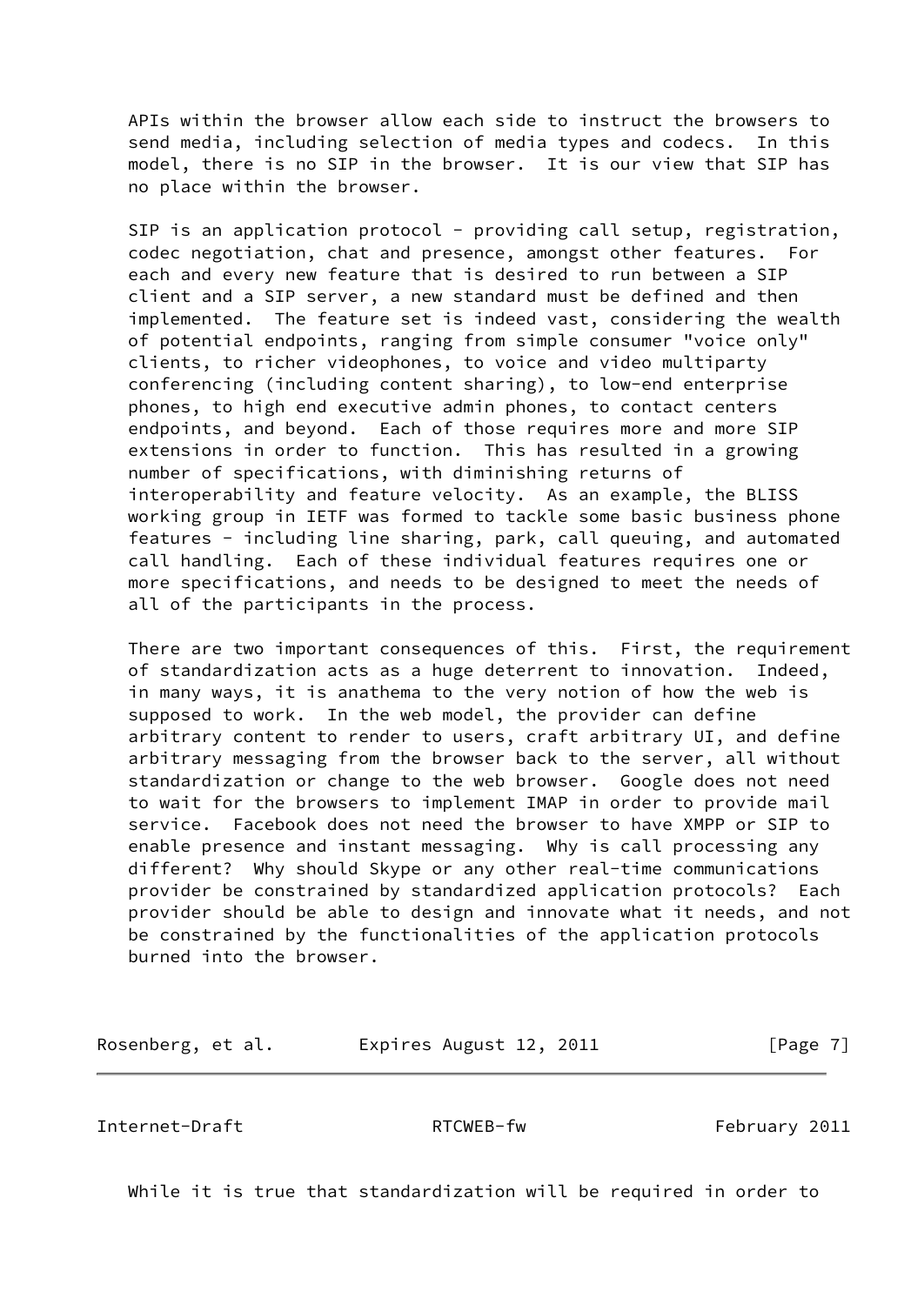extend these features between domains, that standardization process can be the successor - not the predecessor - to successsful deployment and usage of the feature within a domain. Furthermore, many features and services do not need to be extended between domains. Many of the BLISS features are good examples of this.

 Inclusion of SIP in the browser for client to server signaling will also harm interoperability. Unfortunately, SIP interoperability betweend endpoints and servers has been relatively poor; working only for basic call setup, teardown, and basic features. Important concepts like configuration remain poorly standardized and almost never interoperate. The web has certainly had interoperability problems, but the nature of those problems is different. In the web, content providers often need to code differently for different browsers, but at least they can deliver their application functionality. On the other hand, with SIP phones, many cases features simply do not and cannot work, and this cannot be resolved through software development on behalf of the SIP provider. Interoperability is improved when there are fewer standards and not more. Instead of adding SIP and its extensions to the browser, application providers can use the tools that are already there - HTTP and websockets, and then define whatever signaling functions they desire ontop, without interoperability consequences.

Make no mistake - SIP remains important as a glue between service providers, and between server infrastructure within service provider networks. However, in a web context, there is simply no need for SIP support in the browser.

<span id="page-8-0"></span>[4](#page-8-0). The Role of Media Transport

 Unlike signaling, media transport does need to be in the browser, for two important reasons:

- 1. It operates in real-time and does not fit well with the programming model of Javascript
- 2. It needs to flow between endpoints directly over UDP in order to achieve low latency, and therefore requires standardization in order to interoperate with other providers or endpoints

 The second point is important. Unlike most other web protocols, real-time media needs to be sent from the browser client to recipients other than the origin server or domain from which the web content came from. This is essential for ensuring low latency operations - one of the key metrics of quality in Voice over IP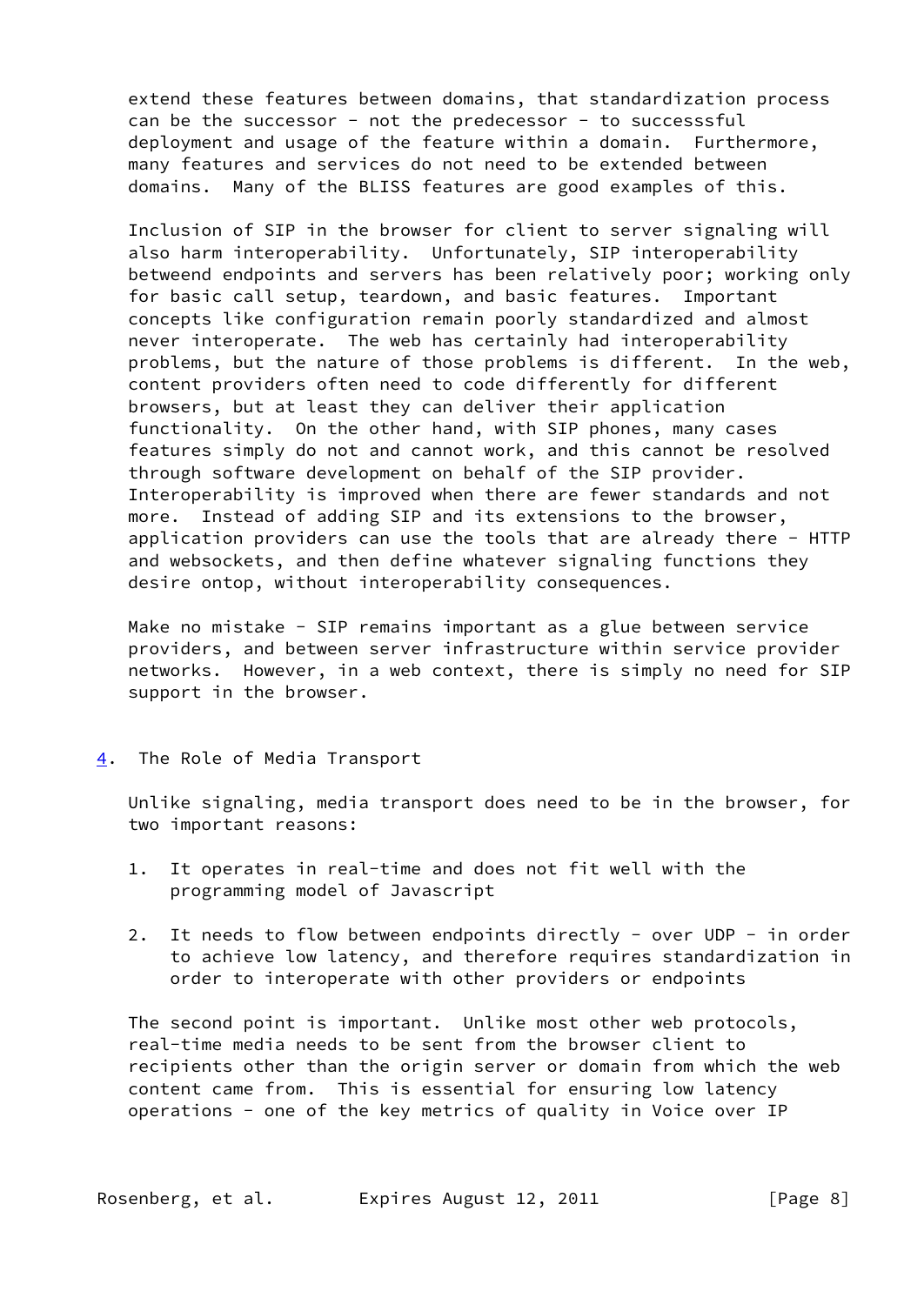<span id="page-9-1"></span> systems. In some cases, the recipient will be another browser endpoint from the same provider. However, it could be a desktop client or mobile client from the same provider, or as shown in Figure 2, it could be a browser endpoint or desktop endpoint from another service provider. In all cases, a direct connection - indeed a direct UDP connection - is important whenever possible.

 From a security perspective however, the browser cannot just have an API that tells it to send arbitrary UDP datagrams or even standardized-format voice (or worse - video) media packets to an arbitary IP address. The former introduces the opportunity for malicious JavaScript to craft packets that mimick other application protocols and send them to arbitrary endpoints (for example, an enterprise SNMP server). The latter would introduce a substantial opportunity for denial-of-service attacks. Malicious Javascript could tell the browser to "spam" an unwitting recipient with high bandwidth video. In the voice literature, this is referred to as the voice hammer attack [\[RFC5245](https://datatracker.ietf.org/doc/pdf/rfc5245)]. In existing voice systems, this attack is possible but not likely due to the closed nature of most of the software and systems. In a web environment, where all it takes is one line of malicious Javascript, the attack becomes almost a certainty.

 To avoid this attack, a simple handshake can be utilized. The browser should support a simple STUN-based [[RFC5389\]](https://datatracker.ietf.org/doc/pdf/rfc5389) connection handshake. The exchange of the STUN transaction ID prior to transmission of media prevents the attack.

<span id="page-9-0"></span>[5](#page-9-0). Benefits of the Media Component Model

 There are several important benefits of the media component model proposed here.

<span id="page-9-2"></span>[5.1](#page-9-2). Enabling Innovation

 One of the reasons why the Web has been successful as a user interface platform is the short turn-around time to deploy new versions of web-based services. Often, these new versions are experiments that vary small details which are important to make the service successful. It is the fine granularity of user interface elements in HTML and related technologies that allow this experimentation with details. As there is no agreed-upon configuration of real-time audio/video communication technologies that always delivers the best result, we think that it is essential to give the application developers the same benefit of short turn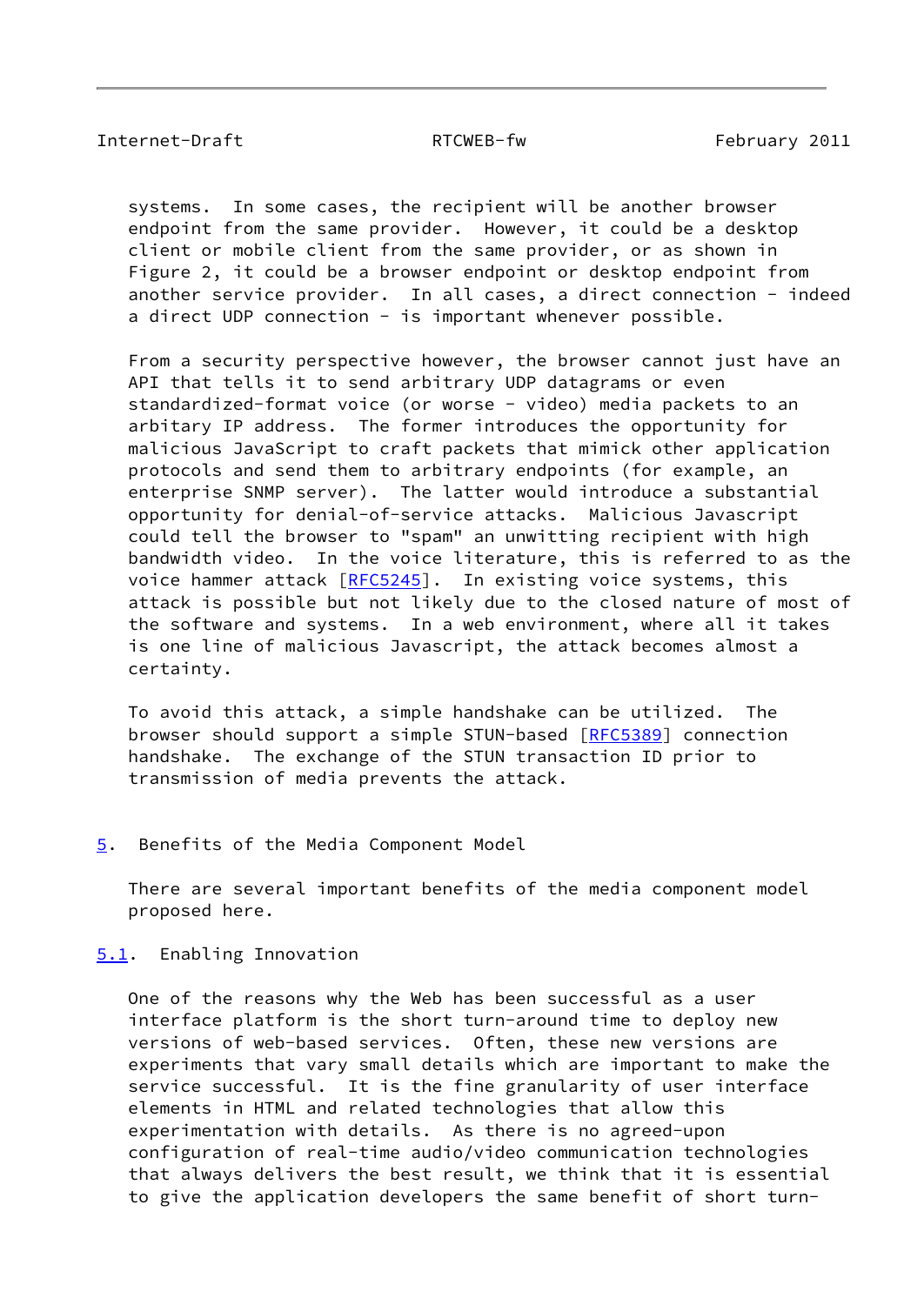around time and ability to experiment with details. Therefore, the real-time communication primitives offered by user agents to web

| Rosenberg, et al. | Expires August 12, 2011 | [Page 9] |
|-------------------|-------------------------|----------|
|-------------------|-------------------------|----------|

<span id="page-10-1"></span>Internet-Draft RTCWEB-fw February 2011

 applications/services should be fine-grained enough to allow for enhanced configurations and possibly new scenarios. Also, these interfaces to the primitives should allow gathering real-world data in enough detail on how the primitives are operating, to enable the feedback loop of deploy-measure-reconfigure-redeploy.

 One of the areas where perhaps the most innovation can be expected is signaling - one only needs to look at the plethora of standards around SIP. Proposing user-agent vendors to implement all these standards is a sure way to make the common denominator across user agents marginal. Instead, the browser already has a programmability model (JavaScript) that can handle all these use cases, and more, provided the programming environment has access to the underlying media components as we propose here. Drawing again parallels from user interface development, there is an undecided problem of what should be executed by the user agent, and what by the web servers (e.g. validation). Similar gray boundary between the client and the server exists in the field of real-time communications. Therefore we propose to leave standardization of signaling out of scope for this activity, and let the web service providers define signaling as they see fit.

<span id="page-10-0"></span>[5.2](#page-10-0). The Importance of Flexibility

 There are obviously tradeoffs between built-in functionality and programmability. It is often tempting to provide the web page author with a simple and relatively inflexible way of expressing their intent so as to minimize the page author's effort and accelerate adoption. As an example, the "<blink>" tag was adopted much more rapidly than it would have been if blinking text could have only been implemented by writing a JavaScript timer task to manipulate the DOM style objects.

 On the other hand, such built-in functionality comes at two important costs. First, each browser implementation must implement the functionality, and the more which is moved from JavaScript to built-in functionality the more code must be present for that implemention. Second, and more important, the page author is now restricted to the subset of functionality which is provided by these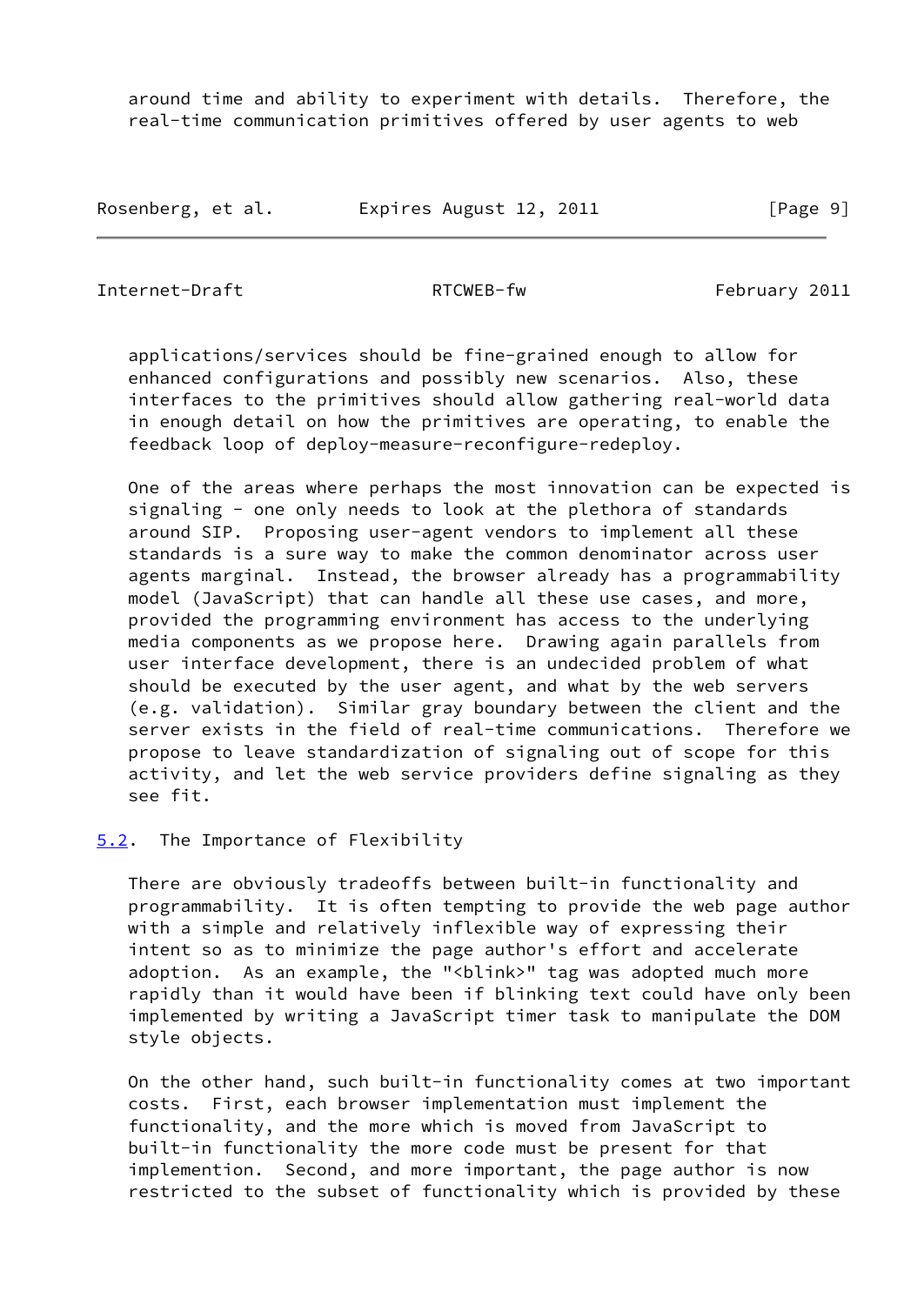browser implementations.

 The "<video>" tag as it currently stands is an excellent example. While it does make it possible for a page author to embed video playback within a page without relying on external plug-ins (and without knowing much more than the URL of the video they wish to play), it also leaves the implementation of advanced functionality such as adaptive multi-bitrate streaming - in the hands of the browser developer, not the page author. Unless all vendors agree on

Rosenberg, et al. Expires August 12, 2011 [Page 10]

<span id="page-11-0"></span>Internet-Draft RTCWEB-fw RTCWEB-fw February 2011

 a standard for transmission of such videos (including things like the file format for manifest information), this advanced functionality will be not available across the browser landscape. Most importantly, the logic - the actual decisions about when to switch rates and why - becomes buried deep inside the browser, hard or potentially impossible to adjust for various circumstances.

 An alternative approach for adaptive multi-bitrate video streaming was recently adopted by the Flash Player. The video object simply has an API for receiving bits to be played back. The script engine (and thus the script author, usually through the use of a pre existing library) becomes responsible for determining which bits to download and which bits to pass to the video object. This enables adaptive multi-bitrate HTTP streaming video, but it also enables any number of other uses, many of which were not even contemplated by the providers of that API. It also means that upgrades to this logic come in the form of new script libraries, and not in the form of an upgrade to the Flash Player itself.

We advocate a similar approach here whenever it is possible. With the exception of the passing of real-time data to and from the media components (which we believe must communicate directly in order to meet real-time latency constraints) we advocate placing all of the logic outside of the browser itself and instead into the hands of the page author through JavaScript APIs. These APIs may be more complex to use for some cases, but they minimize the implementation effort on the part of the browser vendor and can provide functionality that has not yet been contemplated.

 An example of this might be the peer-to-peer NAT traversal problem. Rather than having an API for "browser, please use ICE [\[RFC5245](https://datatracker.ietf.org/doc/pdf/rfc5245)] to open a connection to another peer" we would instead have APIs like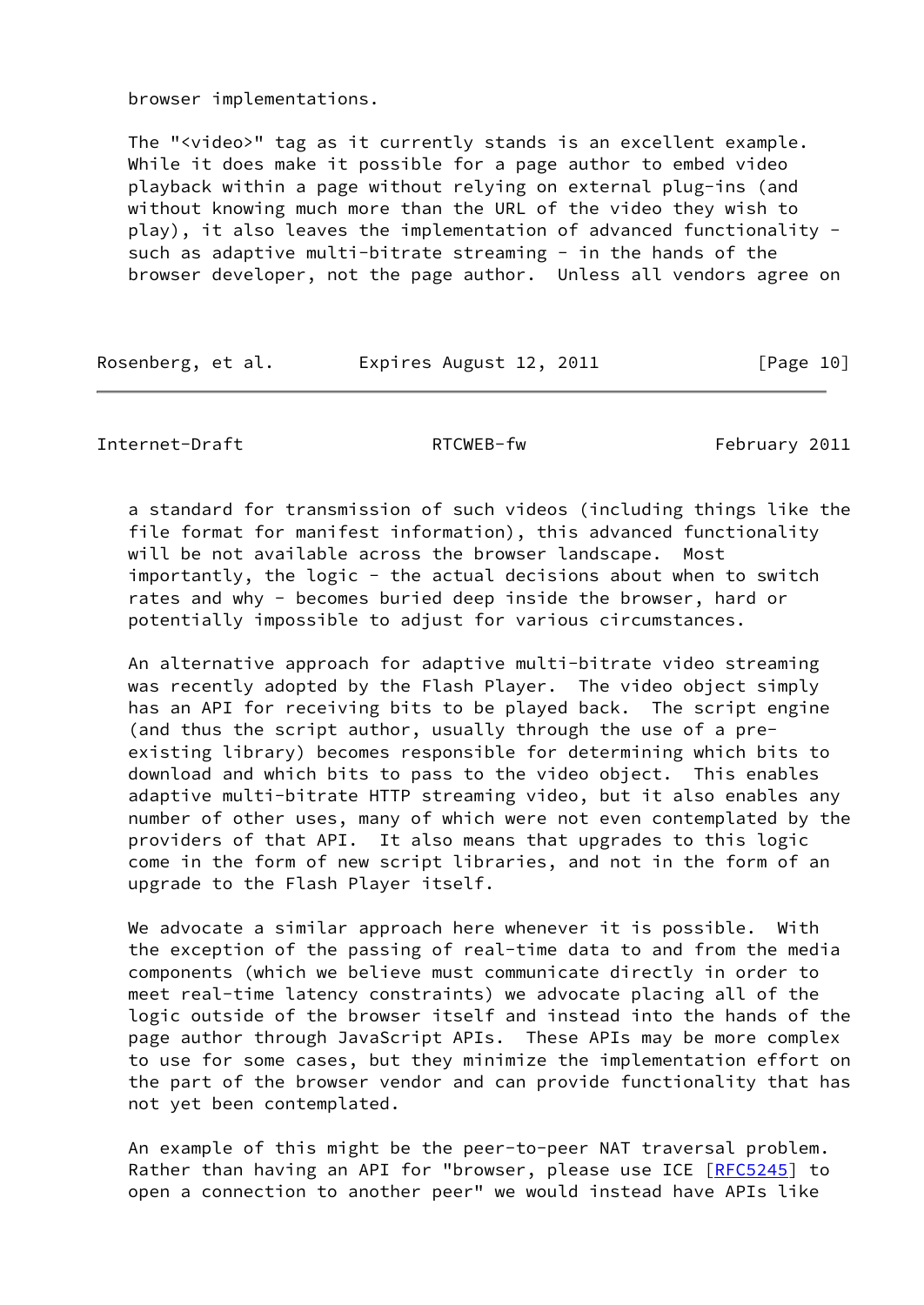"browser, please send an ICE-compatible STUN [\[RFC5389](https://datatracker.ietf.org/doc/pdf/rfc5389)] probe to the following candidate address". This allows the actual logic, the sequencing, the choice of what to implement at the client and what to offload to the server, to be in the hands of the JavaScript developer. We expect that libraries to implement common functionality (such as ICE, which could be built ontop of this) will become readily and freely available, and so in short order the extra work required for a page author to work with these lower level APIs becomes insignificant.

# <span id="page-12-0"></span>[6](#page-12-0). Interoperability with Existing VoIP Gear

 In order for Browser-based Real-Time Communication to be successful, it is essential to ensure a good level of interoperability with existing VoIP gear. This means that a strong baseline for

| Rosenberg, et al. | Expires August 12, 2011 | [Page 11] |
|-------------------|-------------------------|-----------|
|                   |                         |           |

<span id="page-12-1"></span>Internet-Draft RTCWEB-fw RTCWEB-fw February 2011

interoperability of end-to-end media needs to be defined.

 The amount of VoIP gear currently deployed is very substantial for both VoIP Service Providers and Enterprise IP Telephony. In both cases, media is transported on RTP/RTCP [\[RFC3550](https://datatracker.ietf.org/doc/pdf/rfc3550)] using codecs such as G.711 and G.729. Signaling for call control uses SIP [\[RFC3261](https://datatracker.ietf.org/doc/pdf/rfc3261)], H.323, H.248/Megaco, and a wide range of proprietary protocols. Inter-domain, the signaling protocol is mostly SIP.

 Interoperability at the signaling level can be handled by gateways, and is outside the scope of this paper. Media interoperability however needs to be addressed. It is not acceptable to rely on servers to convert media from one transport (and codec) to another because it introduces significant challenges. First, it requires a large number of servers to do the actual transcoding, which increases cost. Second, it affects the routing of media by adding an additional leg to the transport, which increases end-to-end delay, and therefore decreases voice quality. If there is codec translation, it decreases voice quality even further. And finally, it can potentially complicate end-to-end security.

 Interoperability means working with reality, and not just standards. As such, it is important that browsers support basic RTP transport for voice and support the G.711 codec. Furthermore, they should interoperate with network-based session border controllers, which are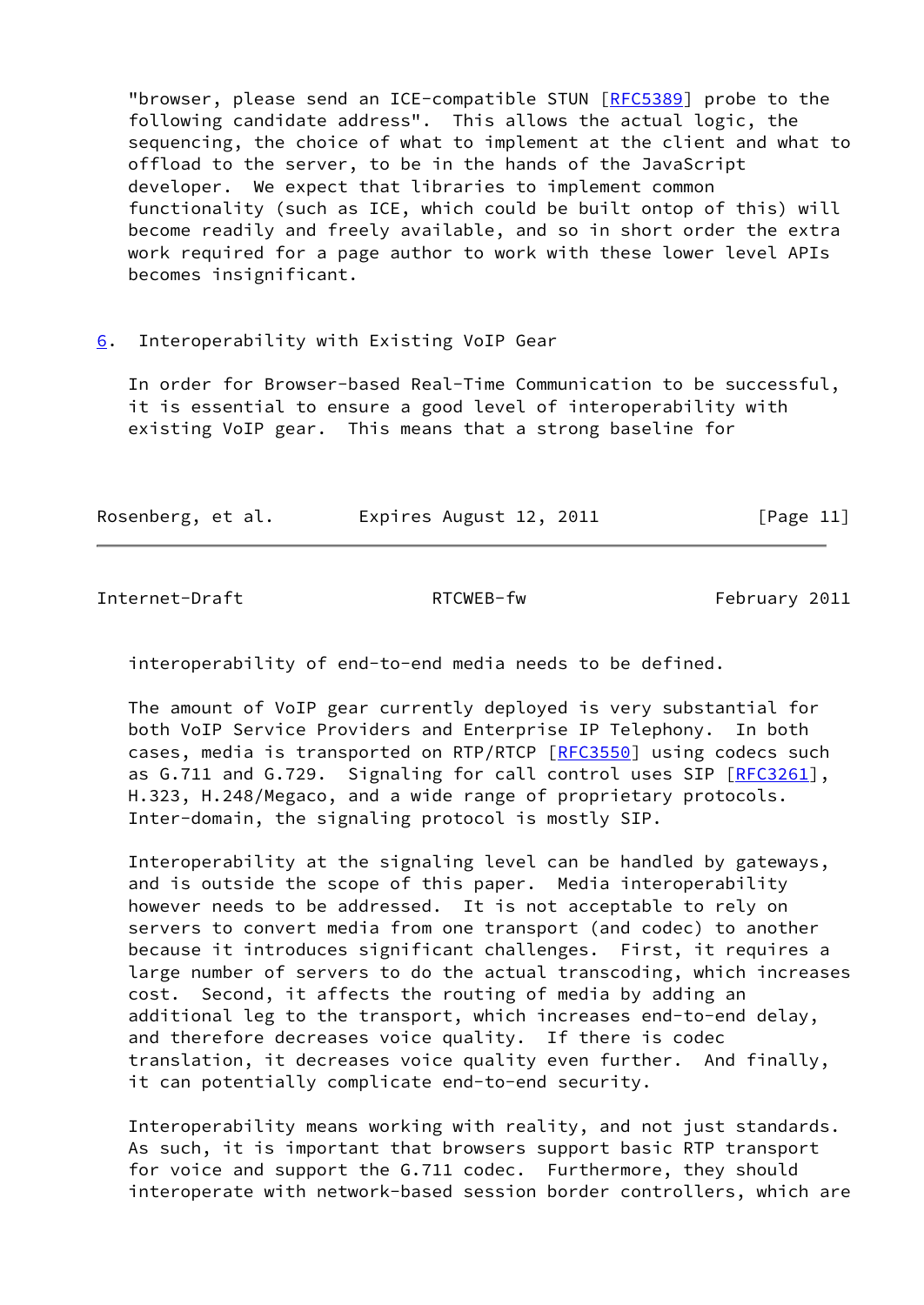the most commonly deployed technique for NAT traversal in existing networks. They should also support security, based on SRTP [\[RFC3711](https://datatracker.ietf.org/doc/pdf/rfc3711)].

- <span id="page-13-2"></span><span id="page-13-0"></span>[7](#page-13-0). Informative References
	- [RFC5389] Rosenberg, J., Mahy, R., Matthews, P., and D. Wing, "Session Traversal Utilities for NAT (STUN)", [RFC 5389](https://datatracker.ietf.org/doc/pdf/rfc5389), October 2008.
	- [I-D.ietf-codec-opus] Valin, J. and K. Vos, "Definition of the Opus Audio Codec", [draft-ietf-codec-opus-02](https://datatracker.ietf.org/doc/pdf/draft-ietf-codec-opus-02) (work in progress), February 2011.
	- [RFC5245] Rosenberg, J., "Interactive Connectivity Establishment (ICE): A Protocol for Network Address Translator (NAT) Traversal for Offer/Answer Protocols", [RFC 5245](https://datatracker.ietf.org/doc/pdf/rfc5245), April 2010.
	- [RFC3550] Schulzrinne, H., Casner, S., Frederick, R., and V. Jacobson, "RTP: A Transport Protocol for Real-Time

| Rosenberg, et al. | Expires August 12, 2011 | [Page 12] |
|-------------------|-------------------------|-----------|
|-------------------|-------------------------|-----------|

<span id="page-13-1"></span>Internet-Draft RTCWEB-fw RTCWEB-fw February 2011

Applications", STD 64, [RFC 3550](https://datatracker.ietf.org/doc/pdf/rfc3550), July 2003.

- [RFC3261] Rosenberg, J., Schulzrinne, H., Camarillo, G., Johnston, A., Peterson, J., Sparks, R., Handley, M., and E. Schooler, "SIP: Session Initiation Protocol", [RFC 3261](https://datatracker.ietf.org/doc/pdf/rfc3261), June 2002.
- [RFC3711] Baugher, M., McGrew, D., Naslund, M., Carrara, E., and K. Norrman, "The Secure Real-time Transport Protocol (SRTP)", [RFC 3711,](https://datatracker.ietf.org/doc/pdf/rfc3711) March 2004.

Authors' Addresses

 Jonathan Rosenberg Skype Monmouth, NJ US